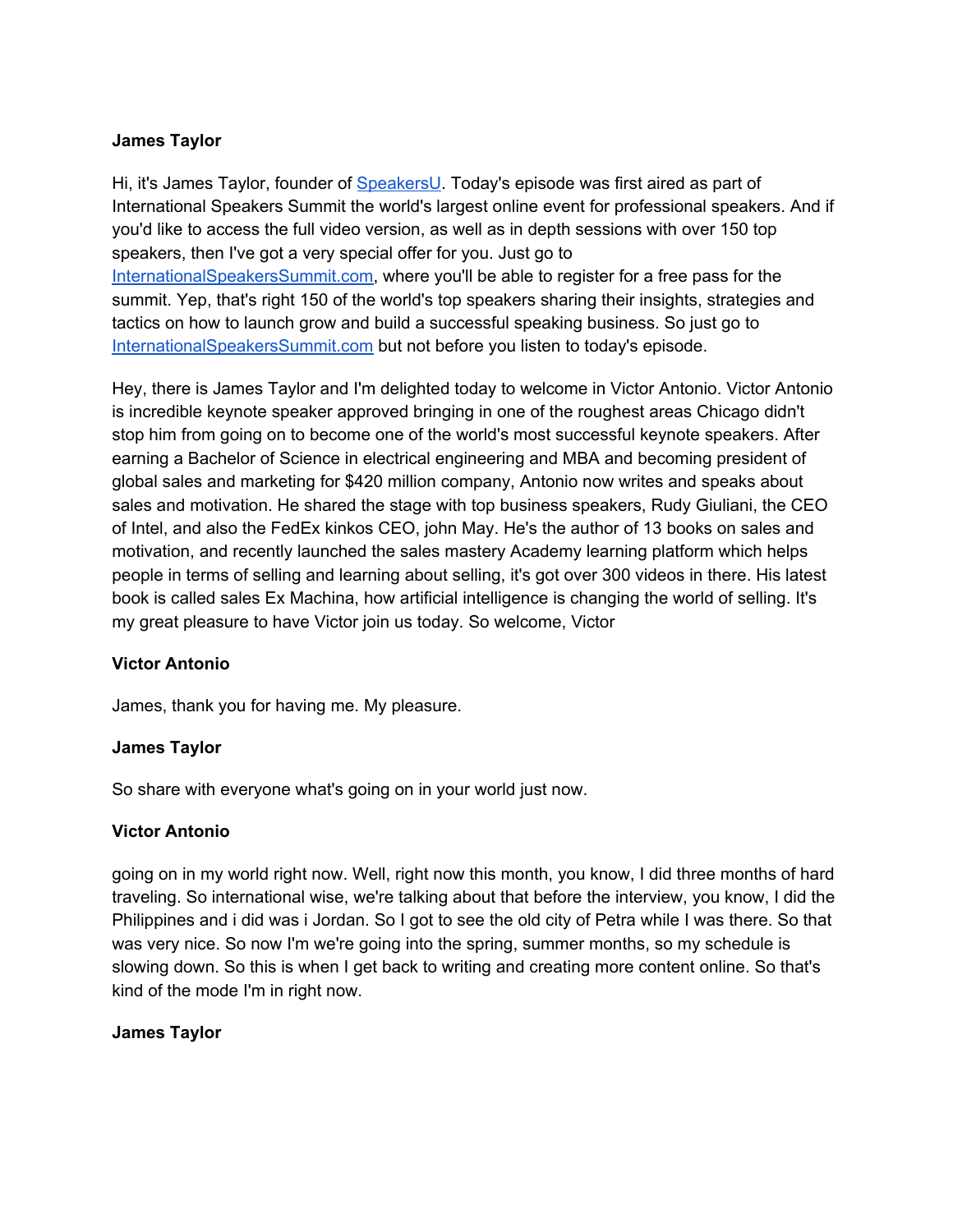So you've had this very interesting journey. You come from obviously a very strong sales background, large corporates as well. When did the speaking part begin? How did you get into the speaking world and Who were those early mentors for

# **Victor Antonio**

you? You know, so my upbringing is very unusual. You're my family's originally from Puerto Rico. So you know, my parents, when they moved to the US, you know, didn't speak the language, so had to learn language. So it's Spanish at home English in the streets. And so one of the things that was instilled early on was obviously a work ethic. But more importantly was, my mother was always like, you gotta learn, you gotta learn, you gotta learn. Fast forward, I go get an engineering degree, decide, I don't want to be an engineer, I figured salespeople make more money. Let me go make let's go do some selling. That's when I hit my pace. It was around that time that I got a ticket. I was living in Minnesota, Minneapolis, Minnesota, that's when I got this ticket to go see these speakers every month. They bring in new speakers. So it was around 90. I'm dating myself here, but I'm saying 97. Somewhere in there. I saw Zig Ziglar for the first time like onstage. And James. It's that moment people talk about, you know what I mean? You see it you go, that's it. That's what I want to do. But still, you know, I had a new family. So I still had to make money, right? And but I remember having that image in my head being on a platform one day. So I joined Toastmasters. I don't know if you're familiar with the organization. Great organization join. Toastmasters became very good at it was getting a lot of competitions. But it was always back there. You know, I mean, so I'm selling in the b2b world technology equipment. But in the back of my mind, I want to be a speaker, I still have that Zig Ziglar thing in my head. And somewhere around 2001, I just decided to say you know what, it's time to do it. And I tell people, what developed in me was what I call a quiet discontent. And a quiet discontent is that thing and you know what I'm talking about jams, you know that, that's something that says, you know, everything's going well, but I'm just not on purpose. I'm not doing what I want. And it was just sitting there humming for a long time. And I just couldn't ignore the noise and the longer and so may 9 2001 3:48pm, to be exact, you know, I made the call, I quit. I'm gonna go with, you know, write books and become a speaker. I was that naive, I was like, I'm gonna do it, you know, had a little money stored away in the bank. And I'm like, you know, the kids are, you know, they're good, you know, and so I decided to go for it. And so that was the beginning. So 2001 is when I first started getting into the speaking world. And it's been, it's been quite the journey.

# **James Taylor**

And what was it about seeing seems like I never saw Zig when he was alive. And I never got a chance. But I actually had his audio tapes. It can grow up probably about 1516. So he influenced me just by listening even though I never got a chance to see him because we didn't have like YouTube and things like that, that we have now. But what was it about that that first experience of seeing a real masterful public speaker like that, that really attracted you to think, Okay, this is why I want to do with my life.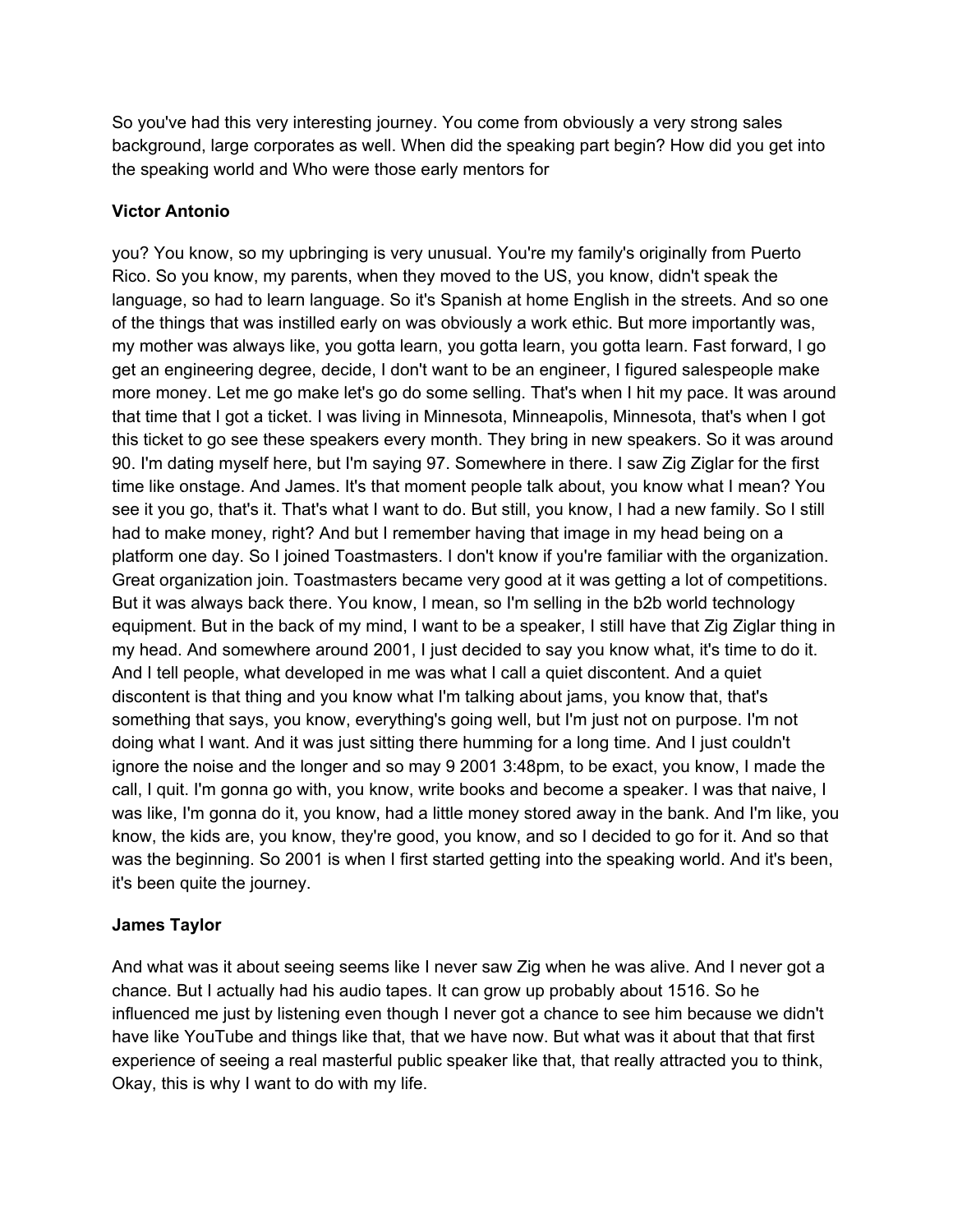### **Victor Antonio**

I think it was so it's a confluence of things right. The first one was, it was around that time. I was I moved in the sales, I was on this journey of trying to, you know how you know, you go to college, you get the education, you go get the job, you start working at the job. And you say, Please tell me, this is what life is all about sitting in a cubicle for the rest of my life, right? And so I think I was going through some type of I'll say, philosophical crisis at the time, what do I want to do? And sales seemed like a good opportunity to make money, let's move in that direction. Right. But still, there's something like not right, you know what I mean? mentally, you're searching for some deeper answers. And I think so. So for so I was open to listening to other people's messages about, you know, their experiences, and so forth. And then I watching Zig Ziglar, on stage, I think the way he impacted the crowd, is something I said, Man, I love what he's doing. I love that. I love his messaging, but not so and then when you look at the messaging, but beyond that, it was his delivery system. It's just how he did it. And I cut that's just masterful. And so maybe, because I like talking a lot at the time. And I said, Okay, this really combines a lot of what I love, which is, you know, really understanding, I guess, human motivation, but being able to deliver it in such a way that people go, Ah, I get it. And he wasn't beating you over the head with philosophy or lessons. He was just, I mean, just slipping it under the door, if you know what I mean, your mental dorbz is kind of coming in, right under. And if just as a small note, fast forward. I'm gonna say like, 10 years later, loving years later, I spoke with Zig Ziglar on the same stage, got to meet him and his wife the whole bit. It was it was the best thing. It was great, man. It was great. So like, knowing 11 years later, so it was kind of cool.

### **James Taylor**

So they said, they say you should never meet your heroes. I'm told you never meet your heroes. But But what was it like? Did the the the image that you had in your head and the person you met in real life did? Did he reflect that?

### **Victor Antonio**

Yeah, I mean, he did he, by the way. So when I met him, I met him before he took the stage. Right? And so I was like, Man, I've never been like Tongue Tied or nervous, you know, just like I've met, you know, stars. But I've, you know, to him, it was like, you know, and I remember I blathered on for like, I don't like what seemed like a minute or two without stopping. And then finally, he says something like, well, you know who I am, but who are you? And so, then he was really, I don't know what I said, we talked and I remember, I looked at him, this is almost embarrassing to admit, but I'm gonna admit it to you. The I said, Can I just hug you? He says, Sure, man. He just gave him a nice talk. And then his wife, who he refers to as read was there. And he's and then after I hug him, he says, He says, you know, my wife, Red's a hugger, too. Oh, my God. And then I, you know, I saw him speak and obviously, because of, you know, time and age, right, he was a little slower. But man, it was still there, man. You know what I mean? The Magic was like, in that you could see it in the eyes was still there. And the delivery was great still. But the part I remember the most was after I did my speech, which was later on in the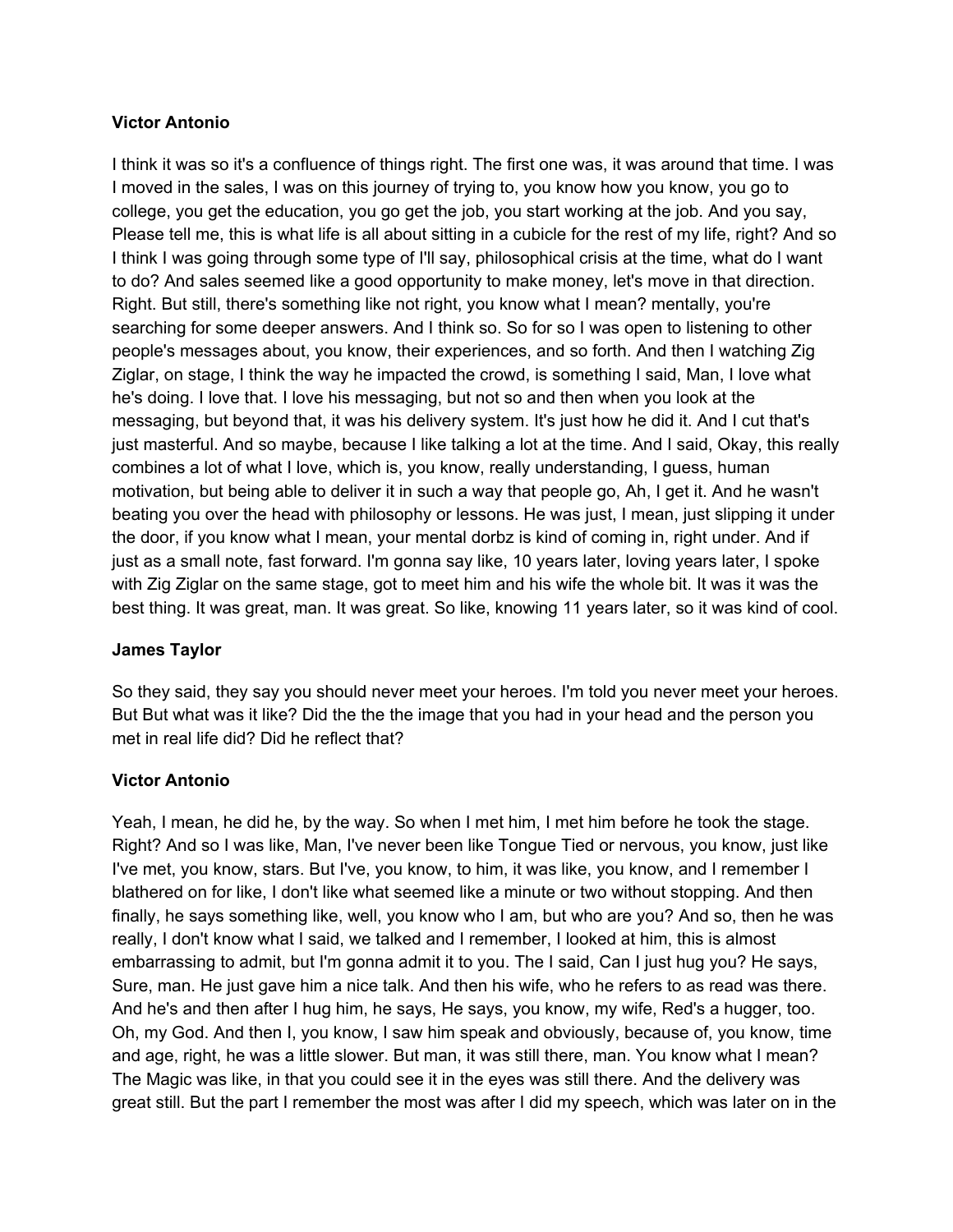day, I was back, I went back to the hotel, and him and his wife were in the lobby. And they literally, I mean, at their age Lily came over to me, like little kids, and like Victor how to go, you know, I mean, they were like, genuinely interested in wanting to hug. I'm like, it was surreal. You know, I remember driving home from Mississippi, you can drive like six, seven hour drive. Here to Atlanta, I was just smiling, like a Cheshire Cat mouse, just like I met Zig Ziglar. So I don't know about that thing about you should never meet your heroes. In this case. I'm good with meeting my heroes. I was good. But

# **James Taylor**

I always remember he said something once someone asked him for what advice do you give, would you give to speakers, and I think it's maybe Rory vaden, who told me this the story and roryd can studied under him and been a protege of Zig as well. And he remember two things he said, one is the mega loss every seven minutes, there is so that we get that in there, that level of interaction. And the other one, he said, always call, call your wife four times a day when you're on the road. And that was his thing. And he used to do this and it was kind of mind blowing, considering he was traveling all over the world speaking. And this is before like Facebook and things Skype and stuff. It was easy. So he was making those calls back to back to the US all time. So as you as you start to kind of develop your speaking you obviously had a bit of an unfair advantage in that part of the the business part of speaking as being a great, great sales. Great, great selling your speaking as well. So when you kind of came into the speaking world, what were some of the things that you took from you your understanding of great sales, being a great, great salesperson and, and building relationships with clients that you then apply to speaking?

### **Victor Antonio**

You know, it's a great question, James. Here's why because I really think I became a better salesperson after I left corporate America, you know, and it's a very interesting perspective. So what happened was, for those folks listening to this, I did a documentary it's on youtube for free. It's called the motivator, just type in Victor Antonio, the motivator and it tells the story even tells us Zig Ziglar story and some other stuff. But, you know, one day you'll one of the things one of the markets I decided to start in was the college market. The High School in the college market. Because, you know, I came from a very disadvantaged family. So I kind of wanted to reach back into the neighborhood, if you know what I mean and pull people up. And so I remember I was doing the college market James and I wasn't getting booked a lot. I wasn't getting booked a lot. I wasn't, you know, I just wasn't making a lot of money and I wasn't having fun. You know. And I remember that I was driving to Valencia College in Orlando, Florida. And I specifically remember saying, you know, you have those contemplated moments you go, you know, not having fun. It's not what I expected. Not having fun not making money. But then I always go back to the What's it a Stephen Covey's a circle of influence? What can you control? What can you not control right? as well? What can I control, I can't control how much money they're paying me. But I can't control how much fun I have on the stage. And so it was at that time, I decided to almost like not discard this. The thing is, I came from corporate America. So I had that standard presentation,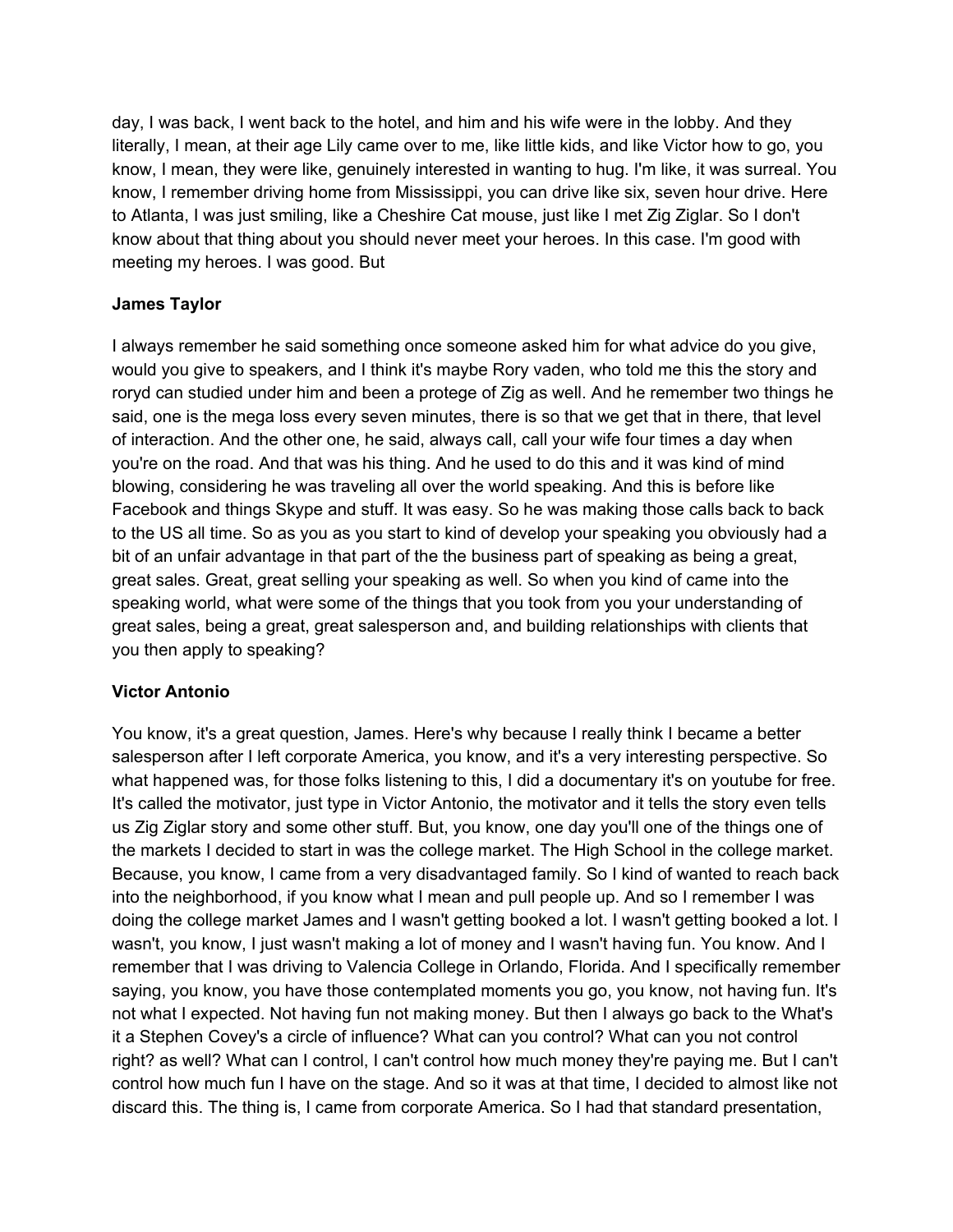tell them what you're going to tell him, tell them and then tell him what you just told them. Right. And then I just kind of said, screw it. I remember that day was like, there was this quiet panic right before I went on stage. Because I was about to walk into a huge auditorium. And by the way, we recorded that day. So I had the video. But I said, You know what, I'm gonna let it fly my way. I'm just gonna have fun with this thing, you know, let it fly my way, which is why it's interesting. You said that Zig said you should act make them laugh every seven minutes I've ever heard that. But that's kind of the sequencing I use. And I just did it my way. And when I was done, it was like, I felt different. The crowd reaction was totally different. I was having fun, but still delivering great content. The very next day, I had to fly here to Atlanta, we were living in Miami at the time to speak to Bell, South big telephone company at a time. And I said, Okay, now speaking to those college students the day before, but now these are business people, these like strictly b2b people. Do I do it? Do I regress back to my corporate shelf? Should I do the new style, my style, the authentic Victor, right. And there was like this, this back and forth fighting right, just like this back and forth. And in finances, screw it, you know, let's go for it. And so all I remember is I finished that presentation. Standing ovation, never had never had one standing ovation. I just couldn't believe it. Right. And it was at that moment that I found my style. And so, you know, how does this tie back to selling I guess, I learned to be more authentic. Because now I control to see when you're working for a company. You know, there's certain protocols, the unwritten rules, right. You know, we're in business suits, you know, be respectful, do certain things a certain way, you know, you know, ask key questions, you know, building rapport, ask discovery questions, get ready for the presentation, do the demo the dog and pony as tied down questions after that and close the deal. And so I knew that. But in reality, what people want is authenticity. Because I think that's where people connect. You don't I mean, as much as we'd like to think that we're logical beings, which we are to some extent, but there's that there's that part of us that we, you know, we always talked about this, right? If there's no connection, there's no authenticity, people can smell that they can see it. And I wish I could take some of that authenticity back to when I was in corporate America, I think I would have sold even more. And so that's why I said, I think I learned how to sell better afterwards, because I was able to deliver it my style, but great content, and I felt good about it. And my customers, the audience felt better about it. So

### **James Taylor**

how long in that process of going into being a becoming a speaker leaving corporate america becoming a speaker? What was the gap then between that moment? And then, you know, finding that speaking style? Was it due to years? or months? or How long did it take you

# **Victor Antonio**

if going going off memory, memory is always, you know, a distorted thing once in a while. But I think it was no more than two years, no more than two years, I put it in that bag. On the outside three years, I think it was no more than two years. And that was because in my first year of speaking, I made like \$17,000 like one seven, so just make sure 70 it's one seven, right? And so just to give you a I guess a relative reference point, my base salary on the job I just walked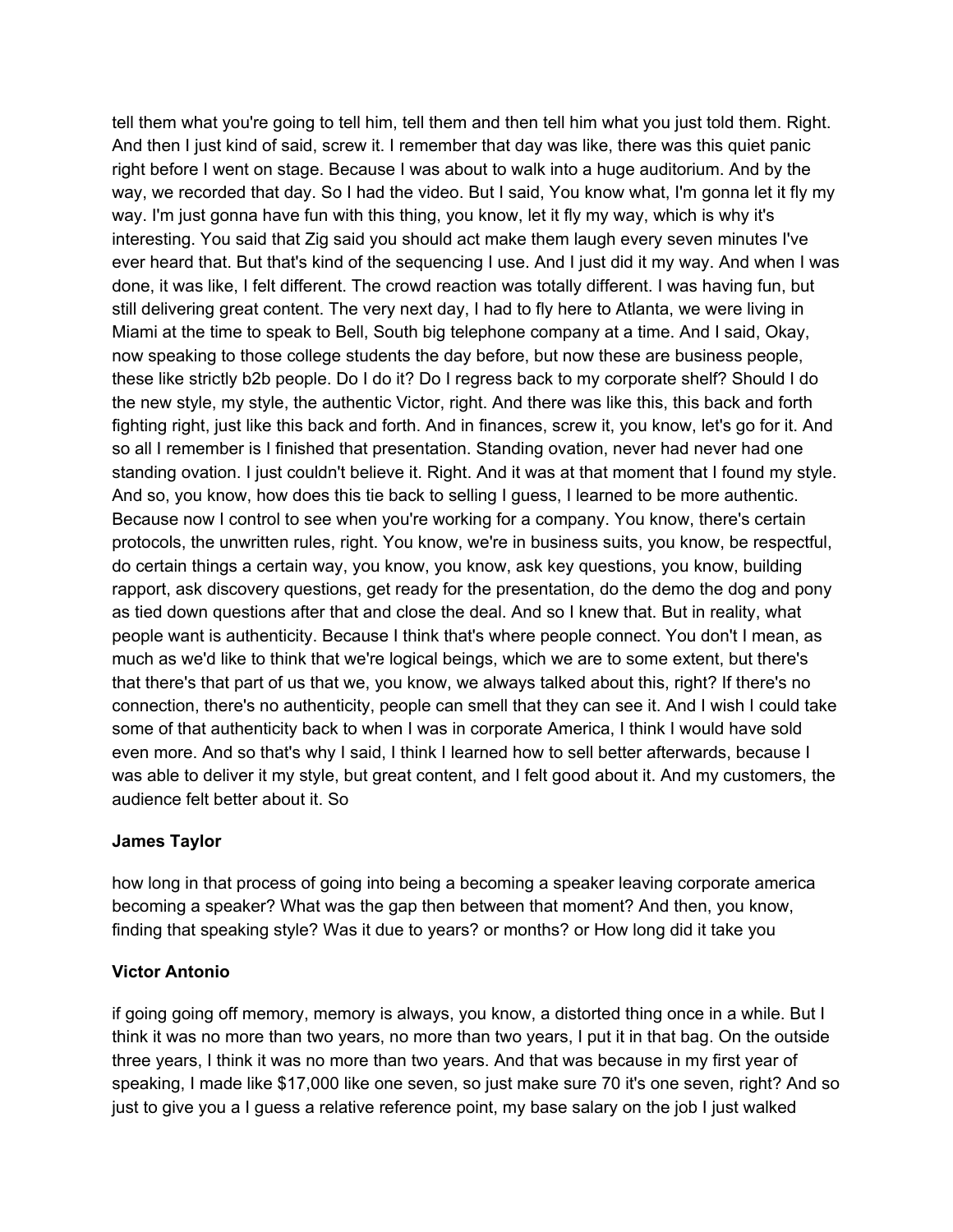away was 250,000 a year to \$300,000 on top of that with commissions plus all kinds of stock options and Benny's, so I went from there all the way down here, you know what I mean?

### **James Taylor**

On that point, that's I mean, that's a huge drop. So that meeting that you had with your your accountant near the end of the tax year and you can sit and go that is you know, can they look at the numbers that that what

### **Victor Antonio**

is my accountant,

### **James Taylor**

your wife, okay, so sitting that moment was a point that you went You know what, I just need to go back to that back to the old deal day job is just it's just not cutting it and obviously you didn't make a decision but on what made you not make that decision and keep going?

### **Victor Antonio**

No, no. So you you ask a question that I wish more people would ask because that's the reality of the business right? And I don't want anybody walk around with the impression that okay, Victor figured it out. Boom, made it you know, he's 17 years into the game. Boom, be strong, right? No, here's what happened and this is why I think it's a great question and why you bring it up cuz I think People need to hear this. So I make 17,000 the first year, right? I'm like, Oh, damn, that wasn't the word I use, if you know what I mean. So anyway, I said, Oh, damn. And so it was at that moment, James, that I had this, this this awareness slash realization that he right, I have an MBA, I have an engineering degree, I'm a decent smart guy got all this experience. I mean, I grew businesses, you know, I mean, one of the markets, we grew, we took it from 14 to \$98 million in two and a half years. And so I had all these skills. But then, when I went into the world of entrepreneurship, solo, I was like, I realized that within corporate America, you focus in on what you're good at, which is selling, but you don't know how to market. You don't I mean, if you don't know how to market, you're screwed in this business. And that's one of the things I realized that's the big nugget, you know, you're I had a guy, his name was Randy gage. I know he's a speaker does a lot of network marketing, speaking. And I remember I went to one of his events one time, we sat down for lunch with a bunch of other people around table. And I remember I was kind of lamenting, you know, the the growth, the lack of growth in my business. He says, Victor would business you in acid? It's not a trick question. He goes down, it's just asking you a question, what business you in? So the speaking business, I guess, he goes, No, I go, the training business. He goes, No. I said, Okay, the motivation business goes down. And I can go on on that. And if I say, Okay, tell me what business I'm in. Dammit. You know, it's like, kind of like that upset. Just tell me what business I'm in. He says, You're in the marketing business first. And that was like, dude, I mean, it's like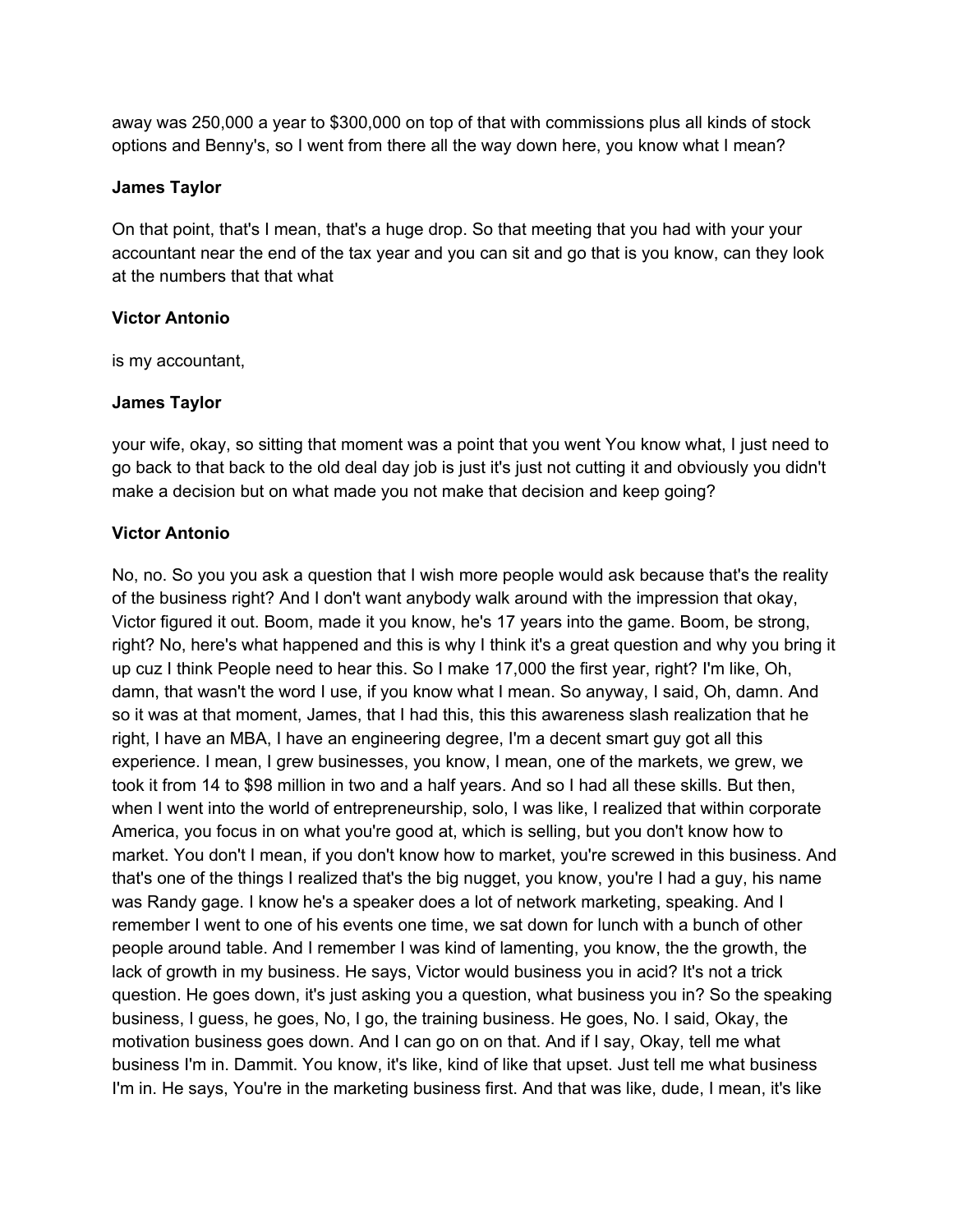somebody just says that the right moment. And then I realized how, and I mean this in a kind way to myself, I don't mean to be pejorative, but I realized how inept I was at growing my own business. So I'm good as part of a cog, as a cog, as part of the big machinery. But when it came to me, the individual I didn't know how to do it. I didn't know how to market I didn't know how to, you know, because you got to be the finance guy, you gotta be the marketing guy, you got to be the technology guy, you got to be everybody. And that's when I, first of all, my respect for entrepreneurs just went through the roof, right? Because now I get I get them now. Now, there is no safety net, the only safety net I have is my bank account, which is getting depleted every month, right? Because the expenses are not going away there I can smaller. And so I went through that moment. And here's what happened. Year, 115 \$1,000. A year 250 \$6,000. Not bad, right? 1756, we're going good. It was in that third year, that an opportunity appeared, I said, You know what, I need to go back to work a little bit, and replenish my funds. So I went to work for this seminar company. And I did a lot of training for them. And I worked for them with them for about a year, maybe a little over a year, stock some money away, and boom, we're back out in the market again, let's do it again. Right. And sure enough, a year went by money's going down. But you know, this, it's picking up though, you know, we're hitting six figures now, wherever you're close to 100,000. Little bit over that, right? But not enough, you know what I mean, for what I wanted, and this opportunity showed up? And I was like, ooh, do I stay on the stay the course? Or do I go back, I took the sissy way out, I went back, right. And I became CEO of a technology company. And that lasted for a year, year and a half, made great money. So I can't complain. And experience was wonderful, because it gave me CEO level experience, which I had not had within a technology company. And so that was 2007. Eight. And then since then, I haven't gone back. And we've been doing exceptionally well,

### **James Taylor**

I guess like, like going into a CEO role as well. You described it, okay. It was a mistake. And but it was good in terms of financially. But now because you're primarily going and you're speaking to CEOs, that is your that is your decision maker most most the time that you do so many big corporate events. So you have that you can have that conversation of someone that's been in there, you weren't just a cog in the wheel, you know, Vice President of Sales, you were the actual, it was on you everything. You know that pain.

### **Victor Antonio**

Yep. Yep. I think that was the decision we had to make, you know, so what we're doing well, I think we're on I said, we're finally on track, I think. But then I said how often you get to be CEO of a technology company. And the goal was to basically pump up their sales, and then we're going to sell the company, which is exactly what we did. And so the experience has been great, because now when I meet other CEOs, I'm like, so what I was a co2, you know, it's like this, this, you know, and as you say, the dialogue is different. Now, the conversations are different. And when I'm when I'm when I'm in front of a crowd, spend a large crowd, big b2b crowd, but it's a large technology company or not. As soon as I insert that little piece, CEO with technology company, here's kind of what we did. They're like, Okay, this guy's just not another speaker.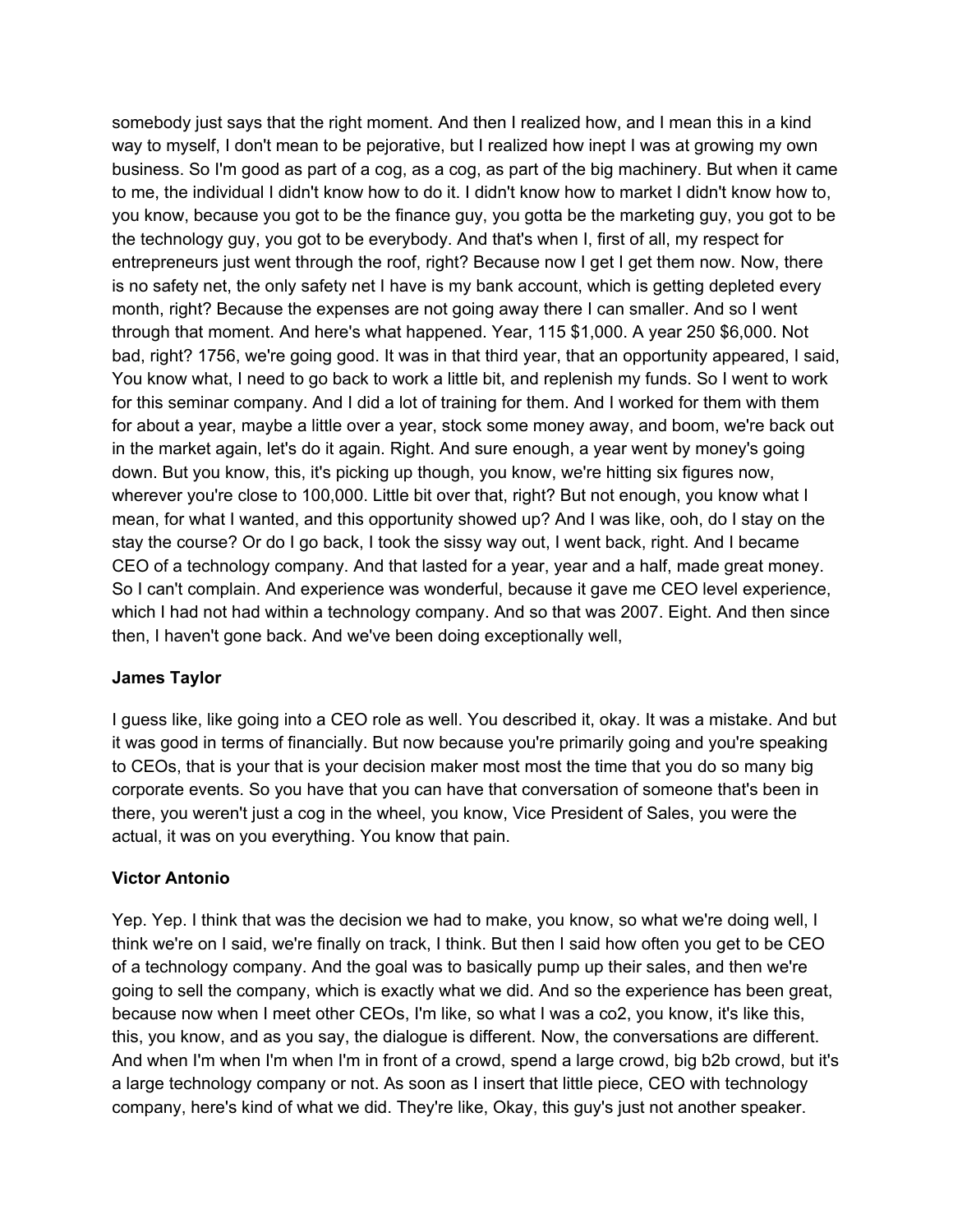Yeah. And so that benefited me in the long run. But I wanted people to know that I had to go back twice to replenish my funds. You know, that not every not it's not a straight line. No,

### **James Taylor**

no, it's not. It's, it's, you know, the, the, the, the, the graph is gradually is going up, but you have those, it goes down, goes up and down, up and down, up or down. So one of the things I also noticed you, you speak, you write about this idea of how artificial intelligence is changing the world of selling. So this is something we share in common I, I, I speak about artificial intelligence related to creativity and innovation in companies, you speak about in terms of how it's changing selling. I, you know, the things that can be applied to that in terms of us as speakers, maybe as trainers, these things coming down, or maybe already there with artificial intelligence that we can start to use,

# **Victor Antonio**

I think what's going to happen? I mean, if you look at where let me step back, one of the reasons I started doing what the reason I did a book on artificial intelligence was, is that I spoke for a company, just a two minute digression. And I'll come back, and I think it's important point. And this company, it's a big healthcare company. And what we're doing JJ is fascinating. They have, let's say, 200 people in the call center, right? And they would call out each one made, let's say, 100 calls a day, just using some round numbers here. And let's say they close 20% of those calls, right? selling insurance products over the phone. That means there's 80 left, right. Now you take 80 times 200. That's 16,000 calls. All right. The question is for each of those individuals who didn't close the ad, who do you call back? And what order Do you call back? While they have to go off memory instinct, you know, whatever notes they wrote in, right, it's very, it's true that I'll say that that confirmation bias filter of theirs. And so what this company did was, they would record our conversation, I'm selling you over the phone right there, record our conversation, they would split the audio tracks, they'll take your track your audio track, the listener, the consumer potential buyer, and they could analyze words that you use keywords, keyword phrases, tone velocity, and they could make a determination the machine would make a determination whether you wanted a call back or not, whether there's a high probability of closing or not. So in other words, they were able to prioritize leads for these telemarketers

# **James Taylor**

based on antigens like mine. Yeah,

# **Victor Antonio**

yeah. Because you look at intent sentiment the whole bit, right. And so then on my side, they took my track, now I'm calling you, right? Instead of using, you know, little scripts, or posted notes on the side to say certain things, the machine would actually listen to the conversation and would pop up scripts, that was one thing, but it would also analyze my voice and yours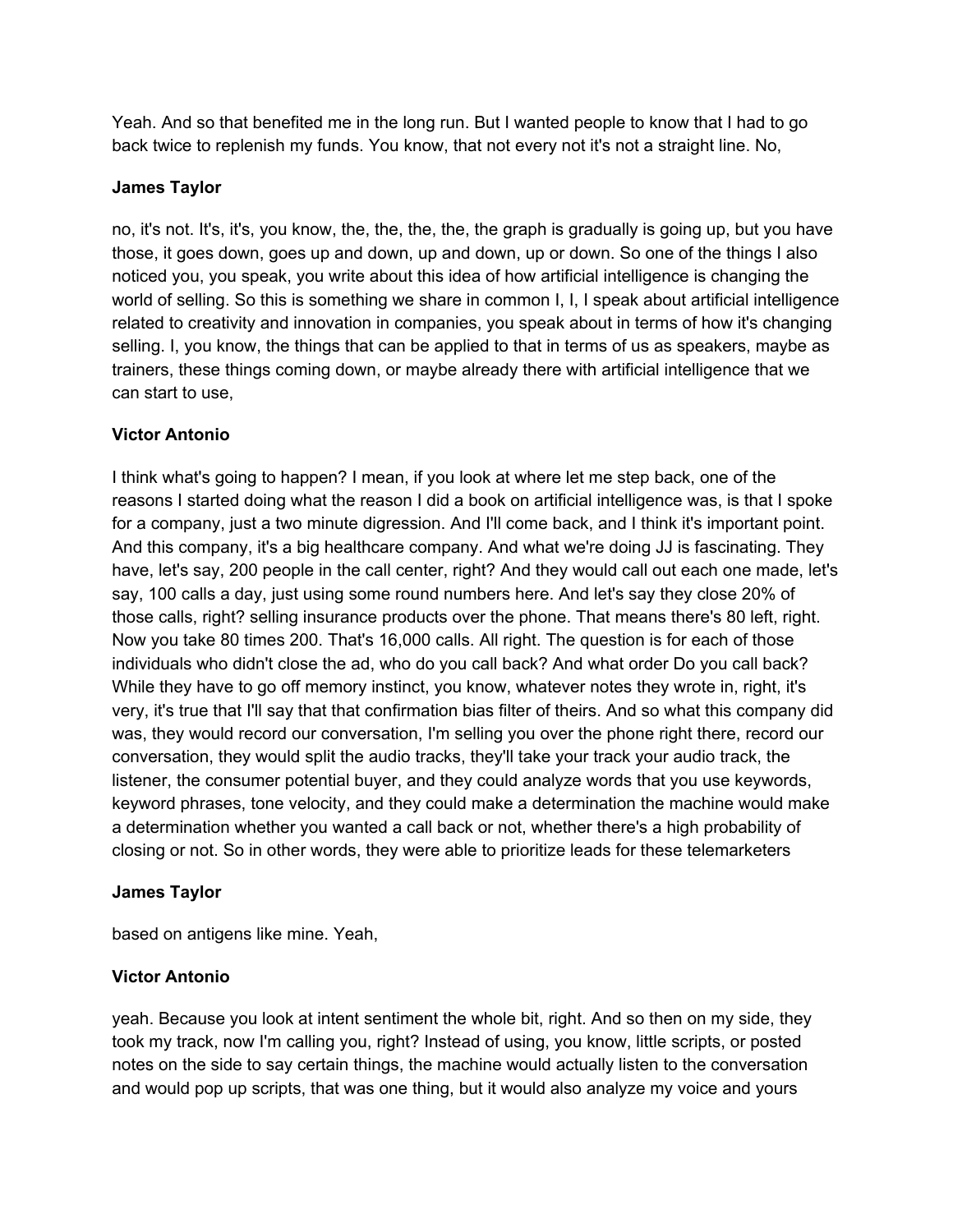together and says, you know, Victor, you need more training, because when James says this, you really should have responded with this, we need you to go back to module number five, and really studying that again. And just sitting there going, are you kidding me? Are you kidding me? And that was like the, I think, when I went to see the company, Gartner came in on if you're familiar with the company, well, Gartner came in, and they started talking about the hype cycle, you know, that this type of you know, artificial intelligence went through it, you know, you know, you know, it's nuclear winter. Now, it's, it's spring again, right? I said, I need to dig into this. And if I dug into it, the more I said, Okay, I can see how this would work. I've given too much thought, how would help speakers, because a lot of what this machine learning does is you will know, it's based on a lot of interactions and patterns, right? So for having a lot of interaction patterns, we can measure something, how speakers could use it, I have to get some more thought James, you know, I got some general ideas of, you know, I was studying one yesterday it was an application actually look at it can look at documents, like RFPs. And using, you know, different types of algorithms, it can actually pluck out all the objects in everything from the tables, the graphs and everything, and then interpret those graphs and tables and so forth. And so I was thinking about, you know, the prospectus, you know, when they, when they issue a 10 K, at the end of the year, large corporation issues, the big prospectus? Well, what they're doing now, and this is Bloomberg, they're running it through an algorithm. And these algorithms basically tell you how they believe the company is doing based on the data table to extract because they can't do it manually. Now, imagine if we have speakers with maybe we can record our conversation, I'm talking to you your perspective, you know, company wants to book me, and it may be based on that conversation, I can actually why figure out transcribe it, right? And all of a sudden, I can figure out whether this is a go or no go, what should I follow up on? In my book, I talk about an application called phrasing. And phrasing, this is something we can use right away, is basically a plug into Google. And as you're writing, it's like an equalizer on the side. It talks about sentiment good, positive negative, like they'll tell you basically, you don't want to send that out, you need to add more positive spin on it. And so it's called phrase phrase with an extra e at the end, check it out. So this will allow at, you know, for speakers, if you're responding to somebody for an inquiry, based on what they've asked, you can type out your response and it will give you a rating and it basically gives you the green light to go ahead and send it

# **James Taylor**

very cool. Very cool. I was speaking an event recently and I've actually been signed to run my keynotes through IBM Watson. And so what I do is essentially I'll run the order Audience data in terms of like, Twitter accounts and other things, other points. And it gives me a visual representation of the audience. This is this kind of audience and basically basically using personality insights. And then what I can do now is you can basically run your, the text of your keynote through that. And it will then give you the same reference. And you can overlay these two things on each other. And I've been doing it for a number of speeches, it doesn't tell you it doesn't make you didn't teach how to craft your speech. But what it does do is it very quickly goes, Oh, okay, I'm speaking to a b2b marketing says b2b marketers. I'm a little bit off here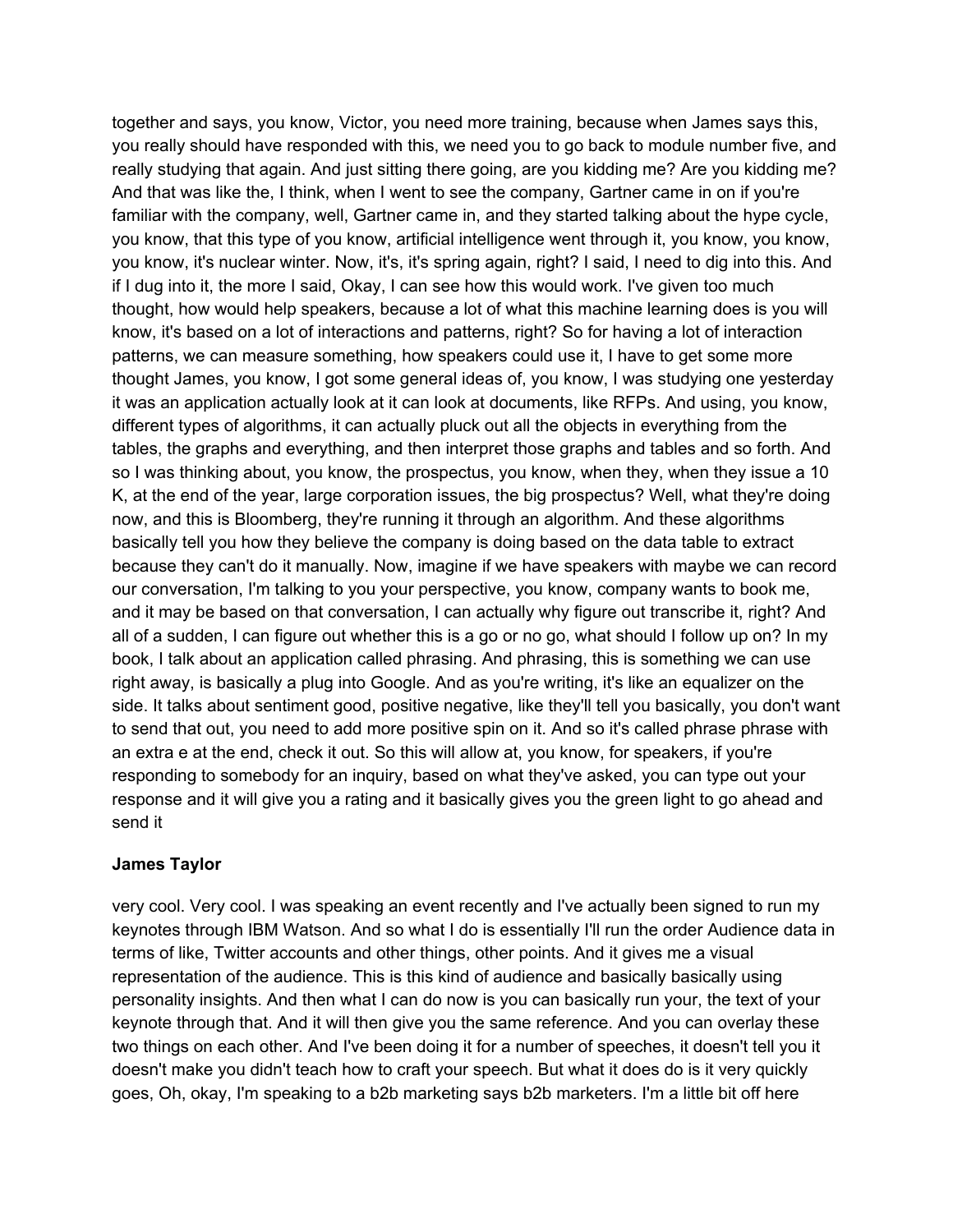because these are more analytical type of Barker's and I need to be putting a little bit more detail because that's, that's down on my keynote. So you can start to start to adjust. And actually, as I was at that conference, and there was someone else speaking from a chemical Converse occur, and very good, I didn't have in the book. Oh, great, very interesting, because it's conversational AI. And actually, one of our sponsors here, this called bom, bom, I know is a is a user of that of that service. And so where I saw the opportunity for speakers there is, is warming up the conversation, you know, some of those email conversations that go back and forth between your assistant and the prospective client. So when you as a speaker, if you're doing discovery calls, or getting on those calls to discuss if you're the right fit, or the cause or ending up coming through on that, a much warmer course they're they're much you there's this, you're much further down, and then much more kind of segmented as well. And I was talking to folks from Converse again, and they're getting a 2,000% ROI from the NSA, people are just saying, keep sending me I mean, they're going through 100 1000s of leads every month. Now

# **Victor Antonio**

think about that, James, that's, that's really interesting. So

# **James Taylor**

unfortunately, it's not quite as is the pricing point, just now is a little bit more for larger companies. But as we know, with technology, because things are coming down all the time, and I can completely See, in maybe less than 12 months, you'll start seeing AI assistance for speakers that are doing a lot of those things as well. So just keep you keep your eye there. If anyone's watching, maybe, maybe there's someone you're watching just now maybe you've already starting to experiment with this, let us know, right?

# **Victor Antonio**

I love that. But probably one if I could add one more thing, there's something called x, I think it's x.ai. That it's almost like a you know, conversific a stripped down, but it's conversa. And the calendly applications put together. What it does, if you call me, right, we're trying to set up a meeting. And I'll just say, a James, my assistant, Camille will be following up. So we can set a meeting because maybe we'll have to go back and forth. And it will actually do the back and forth with you. Yeah, it's all automated. It's just it is the coolest thing. And that's another way of actually setting up meetings without having, you know, nobody wants to sometimes just go to a website and just plug something in this way actually have the conversation and post it to your calendar. And I mean, it's really fascinating stuff.

# **James Taylor**

After a while you kind of start to get into conversation with with these AI and you do have to stop yourself every so often say I am talking to rashidiya this is you can think that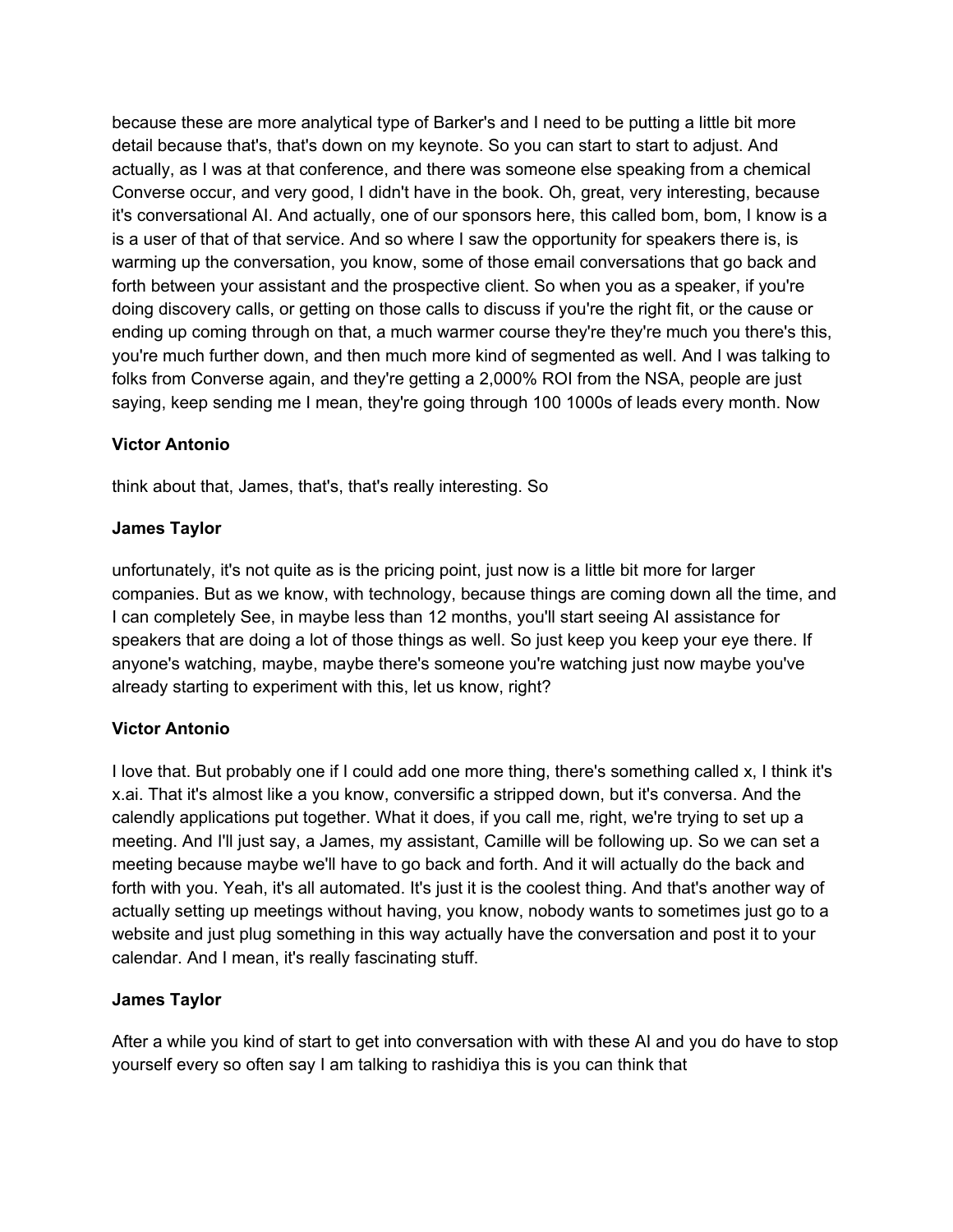### **Victor Antonio**

happened to me.

### **James Taylor**

I go to write this in case I hurt their feelings. This is a machine

### **Victor Antonio**

emotion with this AI machine. That's amazing. That's cool. That's cool. What do you want to change ebooks? Man, I'd love to read your material. Yeah,

### **James Taylor**

so one of the other things that you kind of came on. And this is obviously becoming a much bigger part of what speakers are doing now is you added an online learning component online training component to what you do as well. So first of all, what was what was your purpose? What was the reasoning behind doing that? And how's that going for you?

### **Victor Antonio**

The so I was well the biggest reason was I wanted to generate passive income. I think that's an obvious one, right? generate passive income online. And so before that, I was doing downloads, right if you bought a package, you get the whole thing downloaded. And so then I started looking at and it was because a friend of mine, Grant Cardone know if you know Grant Cardone so Grant Cardone is using a learning management system. We use a platform called lightspeed vt, good company, good people, man. They they're very responsive. And I looked at a lot of there's a lot of different ones out there. I mean, that's just the one we chose, because I think it has the I hate to say it this way, but it has this the sex appeal. It's just graphically it's more just visually appealing. And so one of my goals is, you know, as speakers when we first start out, we talked about this for the interview, you know, we're all excited about traveling, right? We love traveling all over the place, right? It's just great. It's exciting. But when you've done it for at least 20 years minimum, you know, you get to the point where you know, I think I want to slow down, stay home more. And so part of the strategy was wanting to do passive income, but really because I want to stay home more. But second, I also saw that that's where the market is going. Yeah, people don't want to read books. You know what I mean? And so what we're seeing is this whole video market, you know, you look at the millennial generation, they just want it seems like their attention spans getting shorter, and I think so is ours, not just them. I think ours is also and so I see a market where people just want snackable video content So I've been creating videos for the last, I don't know, six, seven years. And it's all snackable content, I call it, which means if I do a full course, or break it down, chunk it down into small court, you know, chunks. And I think people been very receptive to that. So my goal is simply extra revenue. And if I can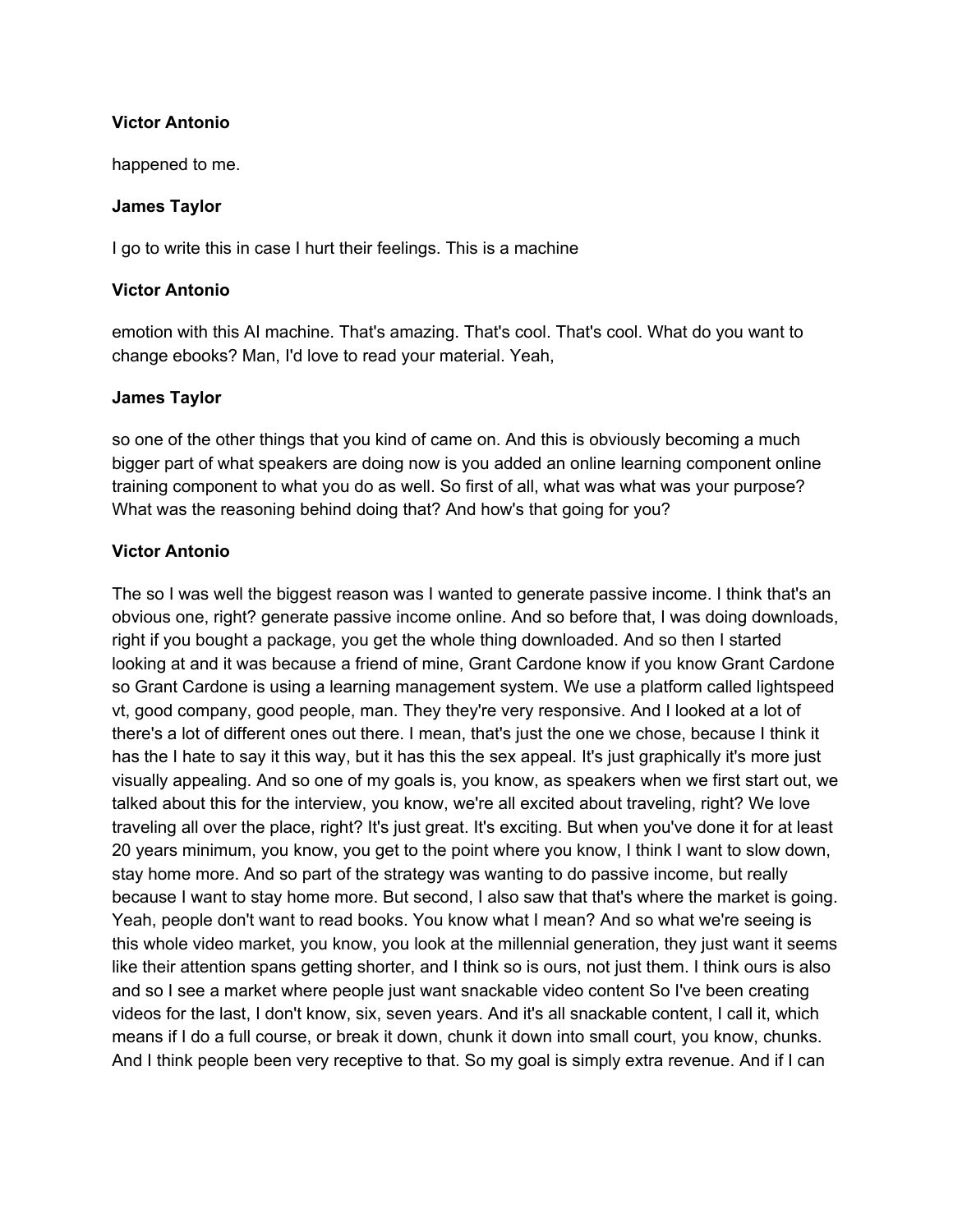generate enough revenue, then I'm back my speaking fee. Yeah, yeah, I don't care if I get or not. I mean, that's kind of fun.

### **James Taylor**

But here's the other point about that is because I heard a stat the other day, which kind of blew my mind, Peter Diamandis was saying that this idea of the raising billions in the next I mean, in here in the West, we think everyone's online, but that's not the case. And in the next, two to three, next 24 months or so, around 3 billion people will be coming online for the very first time. So that's 3 billion people who have never bought, uploaded, uploaded, sold anything online before. So that's a huge market from Asia and South America, and Africa. So that's the markets and they're all going to go online first. Because that's that in terms of terms of learning, so you've got this giant market, and there is no way you can speak on stages to all those people. So if you're passionate about your subject, whatever your topic is, and you want to meet, have that to get to the most number of people, then it makes complete sense that you'd be kind of going online and almost having an online first approach. And I think it's interesting, we're seeing a lot in the newest speakers coming through, because they've come from the digital natives. And that way, they're, they're coming with this idea about video, video video. And thinking in that way, which is probably very different from our

# **Victor Antonio**

concept is mind blowing down 3 billion people. And yeah, that's amazing. You know, two things. One is I love the fact that you talk about how you know, the new speakers are coming on board, as you say, digital natives were seven, eight years ago when I started doing this people like Why are you giving your content away or putting it online. But the other thing I want to point out is that my 30% of my revenues come from international. And my peak point selling international is around two or three in the morning, Eastern time. That's where we see the peaks. So Tuesdays are always good. And two or three in the morning is even better. You know, it's just the weirdest thing. And I think it's if you can find the right price points because against other countries simply don't have the money like we do here in the US. So I think that's also a tricky part also is finding the right price points

# **James Taylor**

that he hasn't he's a really nice kicker to this. So in someone's watching this just now maybe a new speaker, thinking Well, that's all very well, Victor, you've got a great profile, you know, people know who you are in the speaking world. These 3 billion people are coming online now. You, me, jack Canfield, Tony Robbins, we're all as equally as unknown to this organs. So it gives you a little bit of confidence to be able to go, Hey, this is a brand new audience. This is this is virgin territory we're talking about. So you can you can really have have a lot of fun with that. So so I'm loving seeing how you're doing and how many other speakers are doing the online side?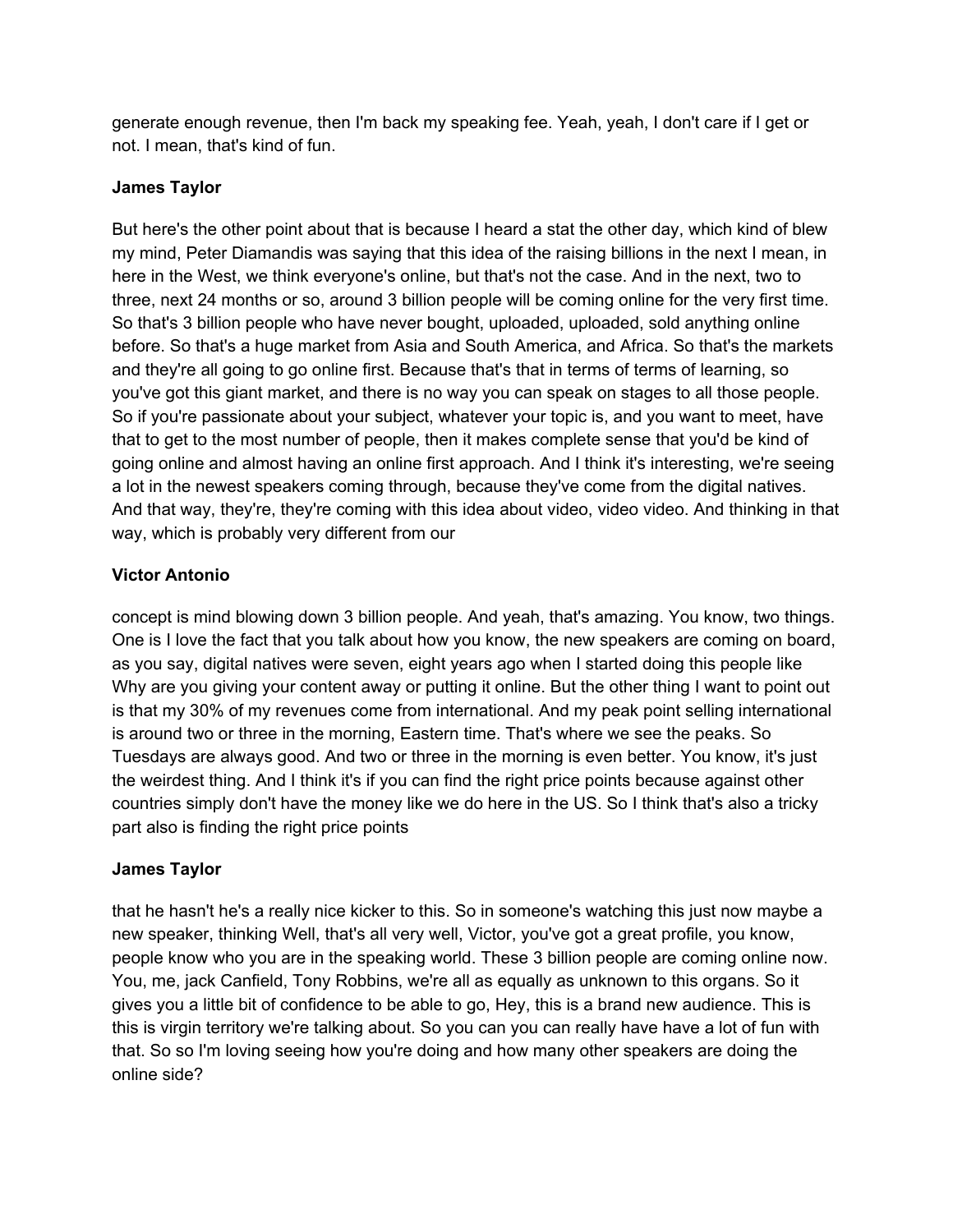### **Victor Antonio**

Oh, you're making me think because I think I think something has changed in the market. James, I don't know what it is. You know, I, I was talking to a friend of mine this the other day was about a month ago, I met him in California, I'm doing an event he wants to see me speak live, right? And I said, I said watch. I mentioned Zig Ziglar. Nobody knows who he is. and So sure enough, he's in there watching me and I go, by the way, how many folks have heard of Zig Ziglar 200 people in the audience, at least 200 people, maybe three or four raise their hands. And now like, and I looked at I go see what I mean. And that's it. And to your point is that, you know, I think memories are short, I think you know, the days of the icons, I gotta be I think they're gone. I mean, you're gonna have one or two that break through the noise, right, the signal to noise ratio, but the rest of us are going to be in the morass, the noise, but I think what people are looking for is, Who can I relate to Who can I follow? And so if you're a new speaker starting out, you know, you as you say, you can just start from zero and build a basis very quickly, because it isn't so much reputation management anymore, is the content you're delivering. And I think the quality of the content is the greatest equalizer. Yeah, I don't care. You could have been in the business 15 years. But if my content is better, I'm killing you online. And I think that's what they need to keep in mind.

### **James Taylor**

So let's go to some final quickfire questions here as well. What is in your speaker bag, what is in that bag that you take with you to all of your speaking engagements you never leave home without

### **Victor Antonio**

never leave home without a extra pair of glasses, to use glasses. My favorite tool is a typical Logitech PowerPoint pointer that has a timer on it. Because I never like to be over my time. And this is the one that you can program it to vibrate like 15 minutes before you're done. And so I always know you know when I'm supposed to end my speech so I always end on time. I always have an extra USB plug with me in case somebody my my computer dies or theirs dies or something weird happens and I have it stored up in the cloud. I've started to use now flip charts. And my remark is and

### **James Taylor**

this is interesting because I noticed on your your your your A website as well, you make a big play of that which a lot of speakers don't, you know, there, there's usually them in a big room and things but you up, that's obviously a key part of what you're trying to do on stage. I just added

### **Victor Antonio**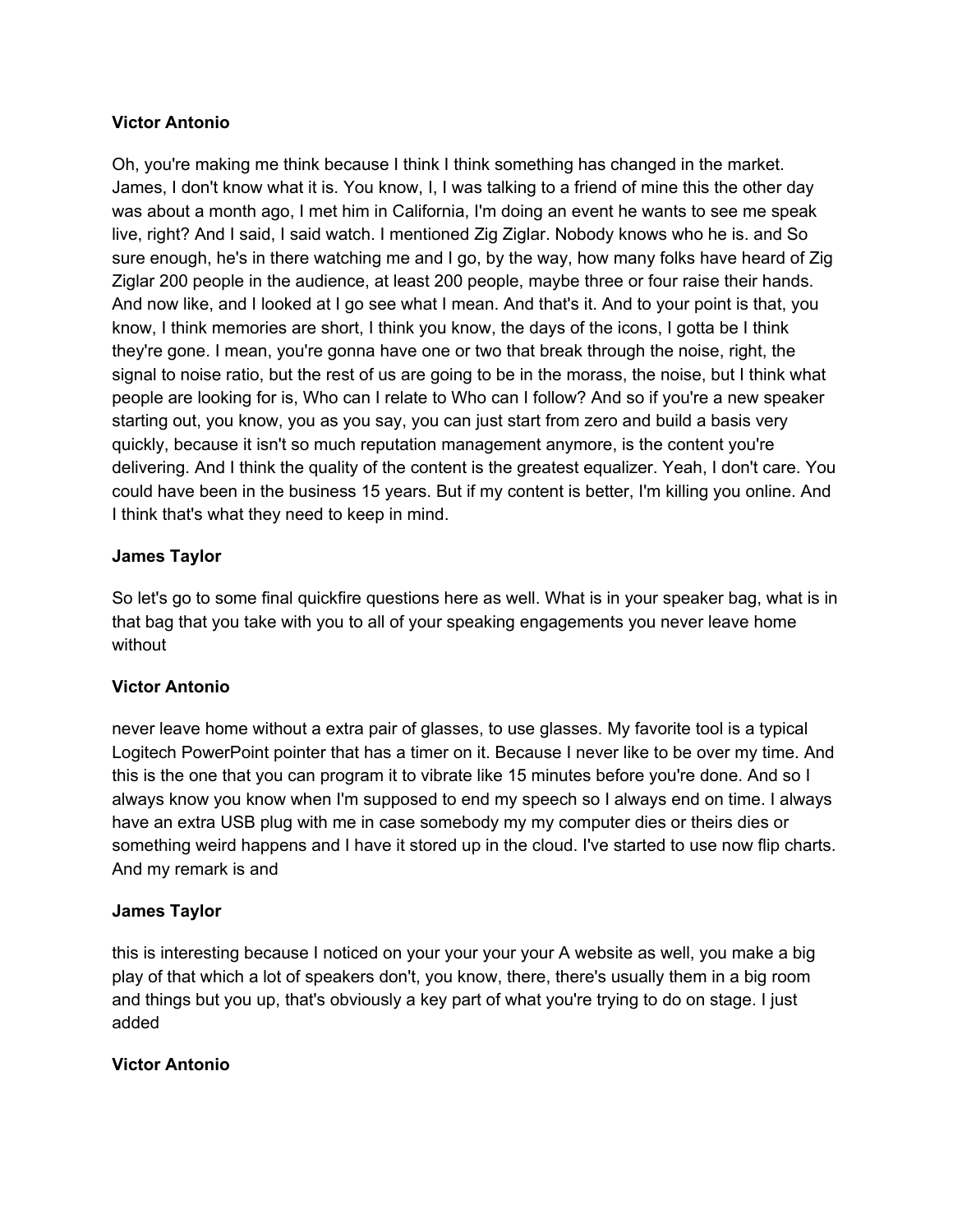that within the last year and a half, two, and here are the advantages. One, it's a great pattern interrupt, you know that try to make them laugh every five to seven minutes, we'll also try to change the the the medium of what they're what they're seeing, or listening every five to seven minutes. So by going to the chart, I go, now watch this. Let me draw this. It's a pattern interrupt, what's it going to draw? Right. The other thing is that sometimes, you know, as a speaker, sometimes your message isn't vibing. You know what I mean? Yeah, with the audience. And in your brain. If you're a professional speaker, you go, you know what? This is not the right track. Let me You know what, let me go. Let me go to the flip chart. And what I've noticed is that the interaction, the engagement just shot through the roof, man. Yeah, the response has been so much better. It's more organic. And I think I love it more. Because I mean, I know what I have, I think in models. So I always have these models, right? So I wrote a book called sales models, which has, like 50 different business slash sales models. So I can just talk about whatever you want to talk about. You want to talk about entering new markets here, check out this model, check out these numbers. And so that allows me that flexibility to throw something in if I need to hook you back in Yeah, because I'm my slides are losing you. This isn't really what you want to hear right now. So I'm, you know, I didn't have Watson with me, right? It didn't align me it didn't lie. Right. So maybe I'm just like one degree off center, whatever may be. The flip chart allows me to close that gap. Yeah. By inserting something I already know.

### **James Taylor**

And actually, that's the you know, is that thing where stories make people listen, the visuals make them remember. And I can think of a lot of speakers who I don't really remember too much for the see. But I really remember the visual that they drew, I mean, Simon Sinek is a perfect example of that. We start with y with his his circles, you remember that, you know, you can hold on to it. And actually you mentioned something about AI like happening live. There is actually now I recently ran an event with with speaking the law of events, professionals, then the new tags are now making for people in terms of their wristbands for coming into events instead of the ones here. They're also doing wristbands for them, which is taking biometric data as they're in the room, which is then being fed back to the event organizer, and also to the speaker. So they can see, hey, 18 minutes here, people start like this, this, this connecting. And so that's a little bit. I don't really know if I want that information live. But I think after it would be very useful to have that so you can like tweak and change things. It's

### **Victor Antonio**

almost like that little you know, that little knob when they're like they're watching a political ad. Yeah. And they can rate them by turning the knob. Exactly. I guess this is more honest. Yeah. Cuz you're not consciously thinking about turning the knob. That's very fascinating. Yeah, yeah, that's cool.

### **James Taylor**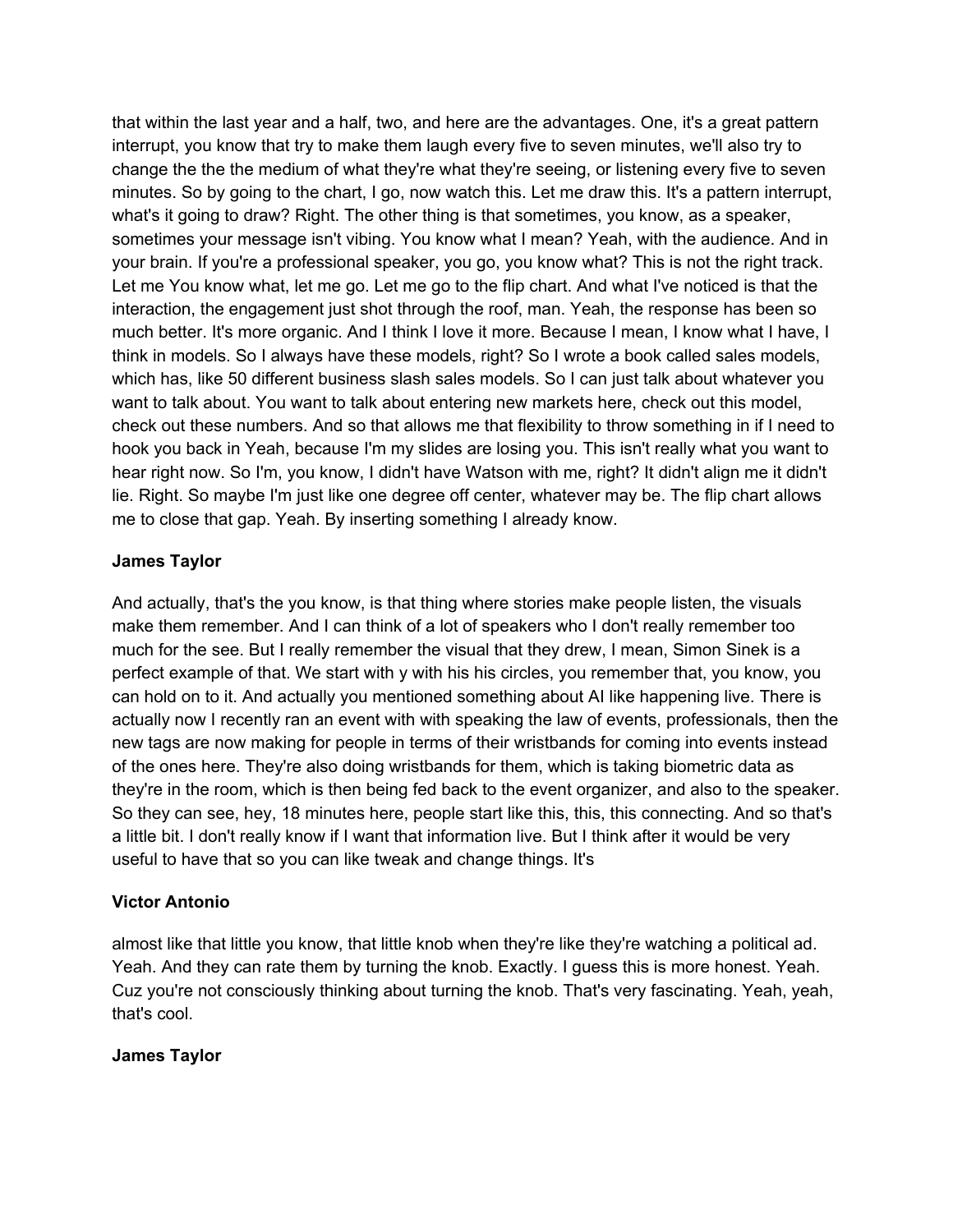I don't we have to do this like old school version of if you see lots of faces lighting up because they're on their mobile phones and lights coming up, you know, you probably lose like them. So we get that's the middle stage that we're at the moment. And what about online tools? Or you mentioned a couple of great online tools and resources here already. But is there one tool you find really useful for yourself as a speaker

### **Victor Antonio**

we're using, we started using Click Funnels. I don't know if you know what Click Funnels is. We

### **James Taylor**

sat down with Russell Brunson. Great.

### **Victor Antonio**

Yeah. And so I spoke with Russell Brunson on stage last year, and he just killed it on stage. I mean, just murdered with this application. I mean, just crazy numbers from the stage. But you know, so we've been using Click Funnels, we've tried to find other alternatives, and other alternatives turned out that's out there, that's about a 10th of the price of something called builder all. And but I think this company a year from now is gonna be very good. We tried their product. So as a couple of bugs, but it does everything. Click funnel does even has a few more bells and whistles. But there's a couple of features in terms of the email list and stuff like that there's still need to be worked out. But I'm putting that on your radar for a year from now. It's called builder, all because, as opposed to paying 297 a month, which is what I paid for Click Funnels, it's only like \$29 a month, like 30 bucks. So big difference in price. So even though I'm paying 300 bucks a month, we're seeing the return on investment with Click Funnels. I think that's our biggest tool. The simple tool that we use, anybody can use is we use buffer a lot buffers, like almost like Hootsuite to blast out our graphics and everything on social media. I think those are the real those are the main tools I use. I try not to you know, my whole thing is YouTube is my channel, LinkedIn, but YouTube is my channel every time I talk to someone, how did you find me? YouTube? And so if you're a speaker, I think this is key that we live in a visual medium people want to see us speak. great article. Love your book, but can you talk I think YouTube is one of those channels that every speaker should leverage

### **James Taylor**

and as it is it because it's it uses a different SEO in terms of algorithms. You can often be maybe let's say if you're if your topic if you're a College leadership speak, I'm just gonna make something out college leadership speaker, there's, there's lots of those. And you can it can take a while to get track, you know, get that listing get on that first page on Google, for example. But with YouTube, they use a different algorithm that's going on. And, you know, a little tip here that you can do is if you interview lots of other let's say, college leadership experts, and put those in a video, you could do like this and put that up onto YouTube. Suddenly, as soon as someone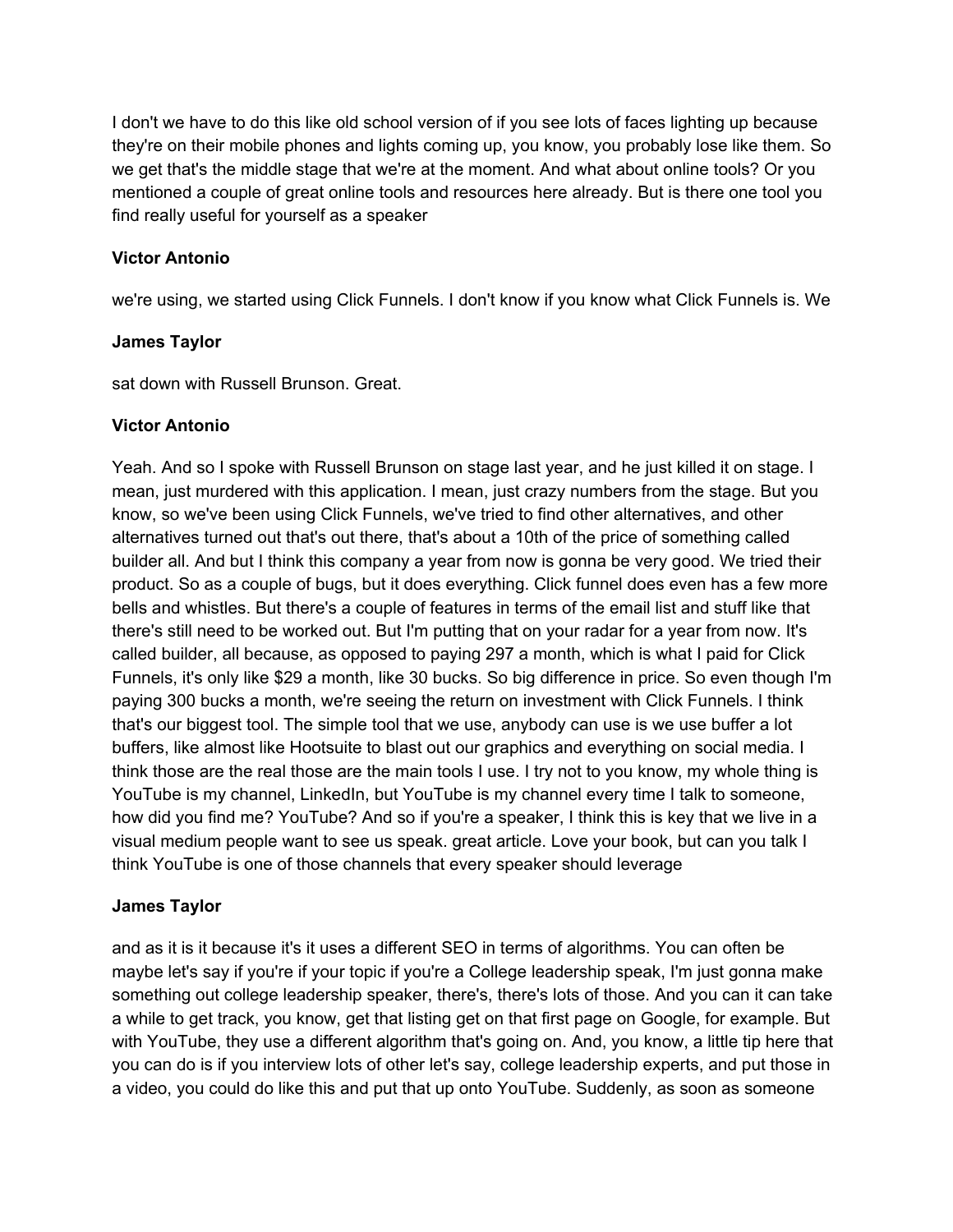types in college leadership expert, you're going to be right, you know, right there at the top. And so it's you know, there's the you can definitely play I think YouTube is an amazing resource for speakers is totally overlooked low design here, here, here's

### **Victor Antonio**

here's an inside secret, because got to give it we got to give your fans really, I can do that. A lot of people when they record a video, they simply upload their video, right? They put the headline, put a nice description, put some tags, that's okay, all well and good. Keep in mind that searching is just a spider, just an algorithm, it can't see visuals can't see pictures. And so one of the things I do that I think helps with my rankings, is that before you upload the file, rename the file with the keywords, most people don't do that. So in other words, if my video is on sales velocity, and I know people look for sales velocity, I just I don't load up a file that says 593 sv for sales velocity.mo v. Now I got sales underscore velocity dot m o v. And that gives you a couple of extra brownie points. But even better, before you upload the video, after you rename it, if you right click it, you can actually load tags into the actual video. Like which, okay, if you load your keywords, push you up on the search engine.

### **James Taylor**

So that Yeah, I like that. That is some cool. That's some cool stuff. There some some ninja techniques, if anyone's watching this just now as well.

### **Victor Antonio**

Yeah, that'd be perfect for them. Okay, which works?

### **James Taylor**

Well, by going a bit old school again, about a book. Is there one particular book that you'd recommend to our attendees?

### **Victor Antonio**

For?

# **James Taylor**

It could be king, it could be on sales more generally,

### **Victor Antonio**

I think, you know, I just I read a book about I'll say six months ago, it's called unknown, or known rather known, sorry, it's how to become known. I don't know, the guy's you know, I don't remember his name. But it's kind of cool. Just to look for known. It looks like a bunch of Hollywood lights, you know, hitting the word known. It's a, it's a great book. It's one of those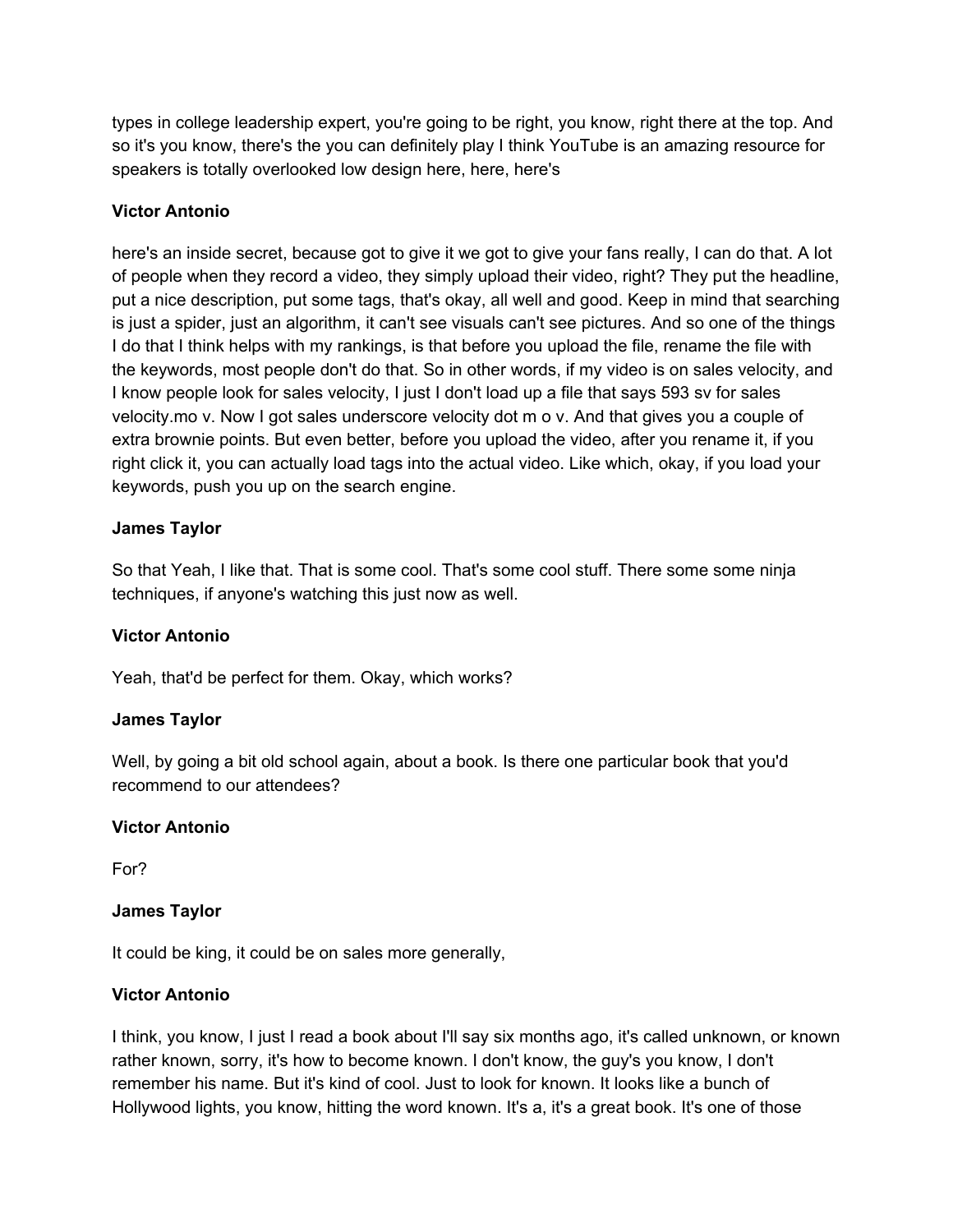books you wish you read. Before you started, you know, years ago, when I first started on social media, everything. This book is just great. I mean, it just, it's like a three day seminar in a book. I mean, it's one of the best books I've written. I've I've read in terms of selling. You know, I still say the the challenger sale is one of the best books out there still, the challenger sale came out in 2012, even though it's got a few years out, and I haven't read anything in sales better than that, in my opinion, is based on research real, you know, experiential data, experimental data, rather. And I think those are two books in philosophy while I'm an iron Rand fan. So if you haven't read it, yeah, you guys read Atlas Shrugged The Fountainhead. So

### **James Taylor**

those are my recommendations. And a final question, which kind of leads a little bit to what you just said, there. Let's imagine you woke up tomorrow morning, and you had to start from scratch. So you have all the skills that you've acquired over the years, all the tools, but no one knows you, you know, no one you have to restart. What would you do? How would you restart? When I first started out?

### **Victor Antonio**

I wasn't as focused and narrow as I am today. So when people ask me, What are you talking about? I go sales. I mean, the motivation part kicks in because people want to be motivated when they sell right? But it's really sales. And so years ago, what I didn't do is I didn't start in sales. I did a lot of motive. I emphasize motivation more. The problem with that is that everybody's a motivational speaker. Right? And so motivational speakers are a commodity, right and a few again, will rise above the noise. If If I were to start again today, I would have cut out maybe two or three years on I'm off my path. I'm close to three years I struggled at the beginning. Yeah, I would have been more focused on being a sales dude, which is where I came from. So I think you have to pick a lane and then just you know, to use, you know, you want to dominate that lane. You want to be the best in that lane. You know, when I started my sales thing. The guy that was the king of sales was Jeffrey Gitomer, right Little Red Book of selling Jeffrey Gitomer. And I'm like, I read all Jeffrey Gitomer stuff. And then I held whether Brian Tracy, whoever had a book on selling, I read the book on selling, so I got one of the biggest libraries on selling. And so I try to read everybody on selling. And so if you want to start today, if I do it all over again, I would just focus on it and just commit to be the best at that niche. So simple strategy, you know, but it's funny how it's so simple and easy, but yet we don't do it because we think we we focus in on a niche, we're going to miss out on other opportunities or business where what happens is when you focus in on a niche, you begin to see these these subtleties, these nuances, these pieces permutations within that market that actually have more opportunities. Yeah, and I think that's what people don't get.

### **James Taylor**

So someone said the analogy of difference between what a general practitioner or an MD will earn as opposed to a top consultant who specializes in this particular thing is, I mean, they both